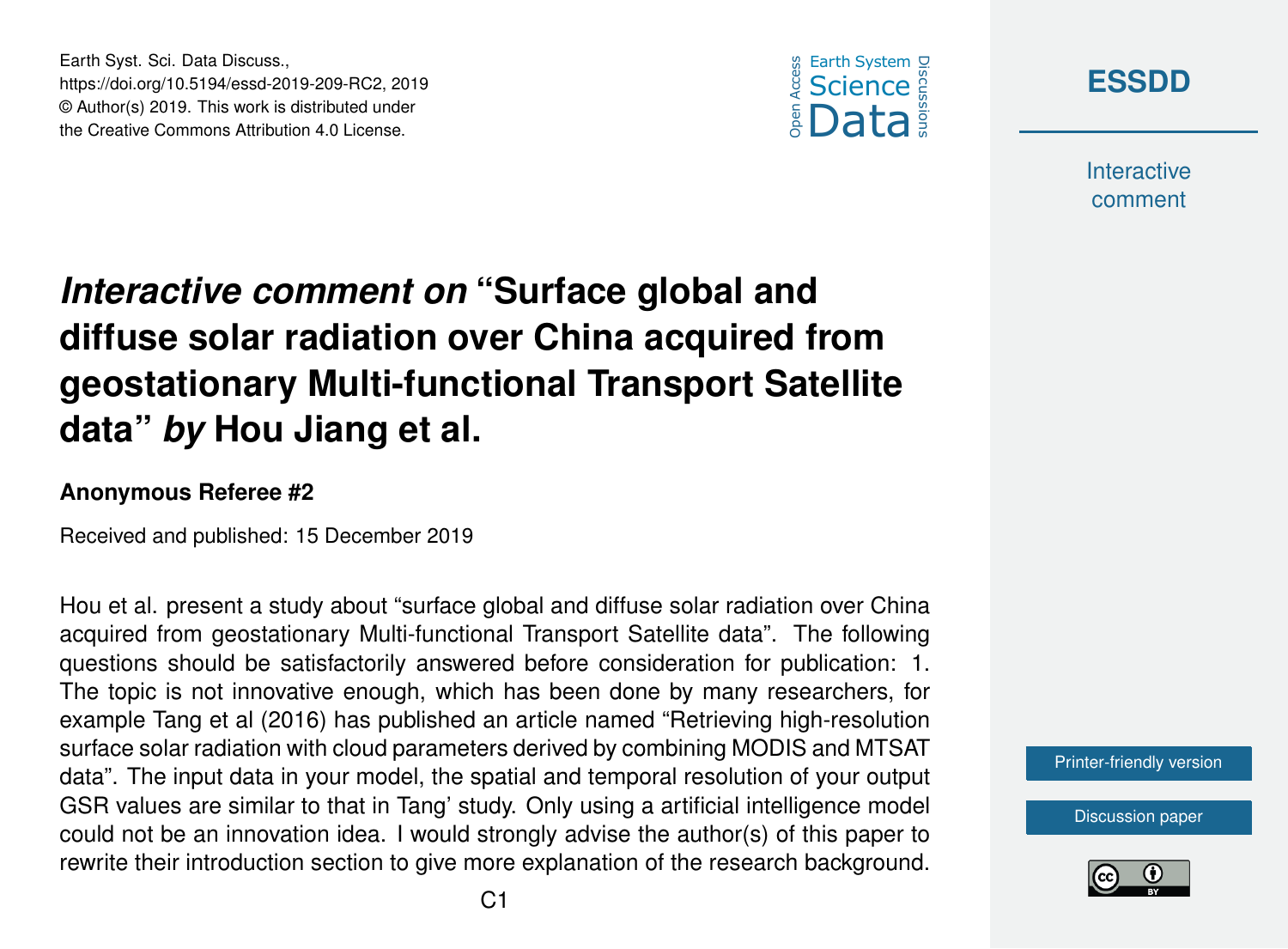A very general sentence is not enough to demonstrate the research significance. 2. In Tang's study (Ditto), Tang et al., innovatively correlated the cloud optical properties to the satellite data that were used in your study. The main radiation dumping processes including Rayleigh scattering, aerosol extinction, ozone absorption, water vapor absorption, permanent gas absorption, and cloud extinction are considered in Tang's study. What is the scientific correlation between satellite signals in five bands with GSR and DIF values in your study? Author should explain the mechanisms in your model. 3. Please check the unit of GSR, DIF in Figure 4. The unit are different throughout your article. 4. Check the label of the color-bar in Figure 6. 5. Many statistical indicators (RMSE, MAE, rRMSE, R2) are used to evaluate the model accuracy. How to evaluate the overall model performance of your model? 6. On the 14th page of your article, you noted "on the whole, estimates from our production correlate well with ground observations at sites with high probability of cloud-free skies". As well known, the northern China and northwestern China are the area with the highest of dust aerosol particles in China, especially in summer. How do you detect clear-sky? Author should evaluate the model accuracy in clear-skies and cloudy skies, otherwise author could not get this conclusion above. As well known, the southern and southeastern China are the areas with abundant precipitable water vapor and dense cloud, which would strongly affect the accuracy of your model. How do explain the accuracy of the estimated DIF are higher in cloud weather conditions? Further sufficient explanation should be given for these questions. 7. Syntax check in the whole manuscript should be done. 8. The main contents of this article have been published previously in another journal. This is a serious academic moral issue. This article is highly repetitive with your previous articles on Renewable and sustainable Energy Reviews (https://doi.org/10.1016/j.rser. 2019.109327). The Figure 1, Figure 2 have been used in your previously published article. Even the main method (CNN and MLP) and the main framework of this article are the same as that in previously published article.

In all, we think that this article is not prepared and should be rejected for publication on ESSD.

## **[ESSDD](https://www.earth-syst-sci-data-discuss.net/)**

Interactive comment

[Printer-friendly version](https://www.earth-syst-sci-data-discuss.net/essd-2019-209/essd-2019-209-RC2-print.pdf)

[Discussion paper](https://www.earth-syst-sci-data-discuss.net/essd-2019-209)